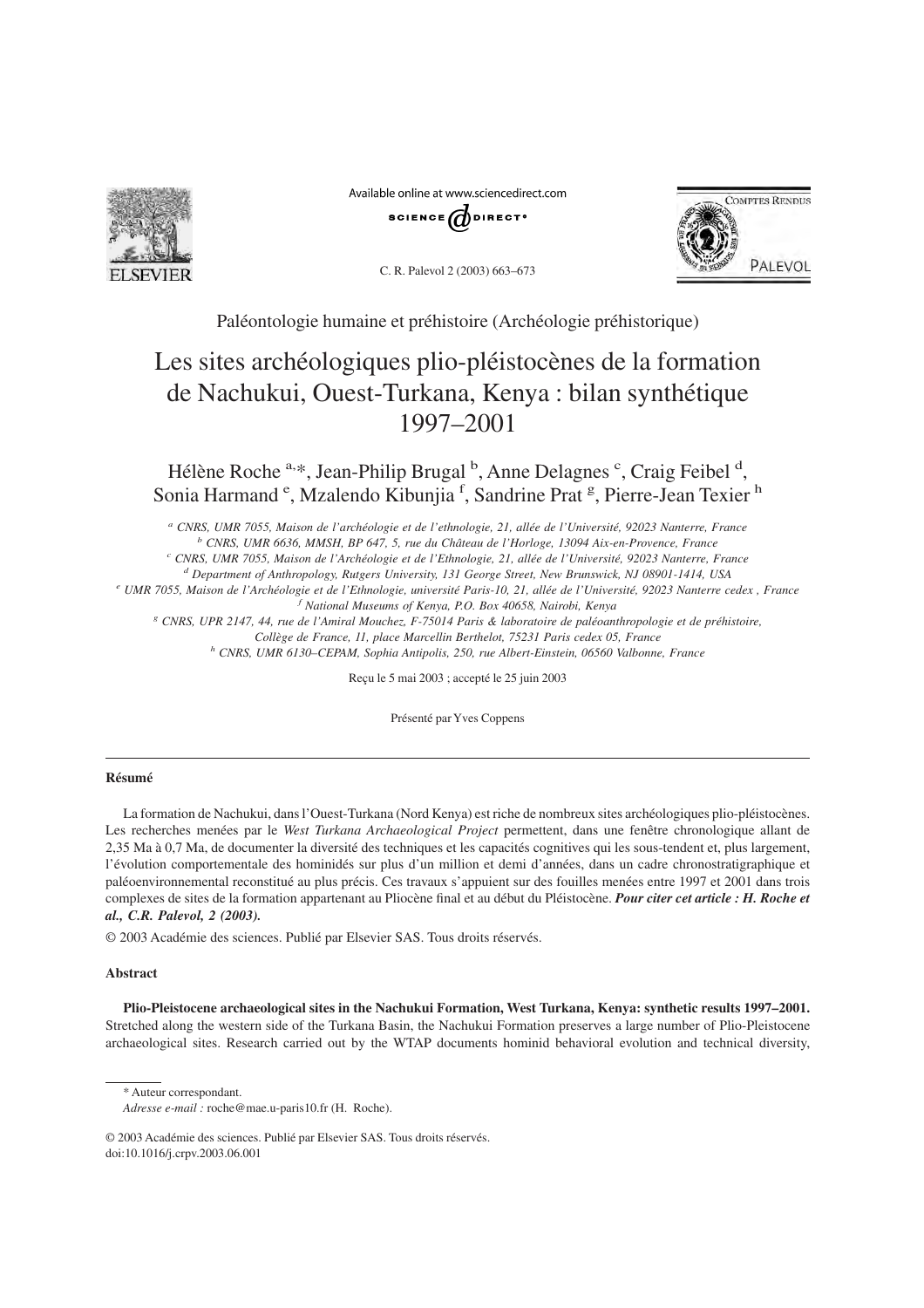through a time period ranging from 2.35 Myr to 0.7 Myr and within a relatively precise chronostratigraphic and paleoenvironmental frame. This work is based on comprehensive excavations conducted between 1997 and 2001 at the Late Pliocene and Early Pleistocene site complexes of the formation. *To cite this article: H. Roche et al., C.R. Palevol 2 (2003).* © 2003 Académie des sciences. Publié par Elsevier SAS. Tous droits réservés.

*Mots clés :* Kenya ; Ouest-Turkana ; archéologie plio-pléistocène ; Pré-Oldowayen ; Oldowayen ; Acheuléen ancien

*Keywords:* Kenya; West Turkana; Plio-Pleistocene archaeology; Pre-Oldowan; Oldowan; Early Acheulean

### **Abridged English version**

This note synthetizes the archaeological work developed between 1997 and 2001 within the Nachukui Formation (West Turkana, Kenya) by the West Turkana Archaeological Project (WTAP), a joint program between the National Museums of Kenya (NMK) and the *Mission Préhistorique au Kenya* (MPK). After several years of intensive survey and test excavations geared towards evaluating and confirming the potential of the area [9, 11, 15, 16], a program of large excavations [18, 22] has been conducted in the major Plio-Pleistocene sites (1997–1999), with one field season (2001) dedicated to raw materials sources and characteristics [7]. This note focuses on the general chronostratigraphical and geological contexts, as well as on the sedimentary context, the excavations, and the lithic material. Two companion papers deal respectively with faunal assemblages and environmental considerations [4], and with hominid discoveries [13].

Three main Plio-Pleistocene sedimentary formations (*Omo Group*, 4.5–0.7 Ma), have been recognized within the upper part of the Turkana Basin, whose infill began at the end of the Eocene : the Shungura Formation to the north, the Koobi Fora Formation to the east and the Nachukui Formation to the west. Although each of these formations has its own specificity, they share a common climatic, sedimentary, tectonic and volcanic history. More than 20 of the 130 tephras identified in the whole basin are directly dated and used for local and regional correlations. They have permitted the construction of a unique chronostratigraphic frame for the Plio-Pleistocene history of the basin  $[1, 5]$ .

The Nachukui Formation (100 km x 10 km) stretches between the left bank of lake Turkana and the Murua Rith and Labur ranges, which border the basin to the west (Fig. 1). It has been divided into 8 members and its cumulated thickness is 730 m (Table 1). The Nachukui Formation does not show any major sedimentary gap between 4.5 and 0.7 Ma, and paleogeographic reconstructions show that two hydrographic systems have dominated the basin : a fluviatile system with a large meandering axial paleo-river (Ancestral Omo), and a lacustrine one with several paleo-lakes (namely Lonyumum, Lokochot, Lokeridede, Lorenyang et Silbo) often characterized by marker horizons [2, 6].

## *The archaeological site complexes*

Six site complexes have been identified so far, named according to the major river (*laga*) near which they are located. They can be assigned to three main chronological groups : Late Pliocene (Lokalalei), Early Pleistocene (Kokiselei, Naiyena Engol), Final Early Pleistocene/Early Middle Pleistocene (Kalochoro, Nachukui, Nadung'a). A complete list of the sites on which we have worked through 2001 is given in Table 2, but only the Late Pliocene and Early Pleistocene site complexes are considered here. They are represented by 15 sites, six of which have been extensively excavated.

1 – The Lokalalei Complex is known for enclosing the two oldest sites of the Nachukui Formation, Lokalalei 1 (*LA1*) [9,10] and Lokalalei 2C (*LA2C*) [17, 18], dated at 2.34 ± 0.05 Ma (or approximately 0.1 Ma younger for LA2C, according to an estimate proposed by Brown and Gathogo [3]). They are located at the base of Kalochoro Member, corresponding to the beginning of a major fluviatile episode taking place after the lacustrine cycle of the paleo-lake Lokeridede (2.5 Ma). The alluvial plain of a large river with diverse biotopes for LA1, and a non perennial river and less woody environment for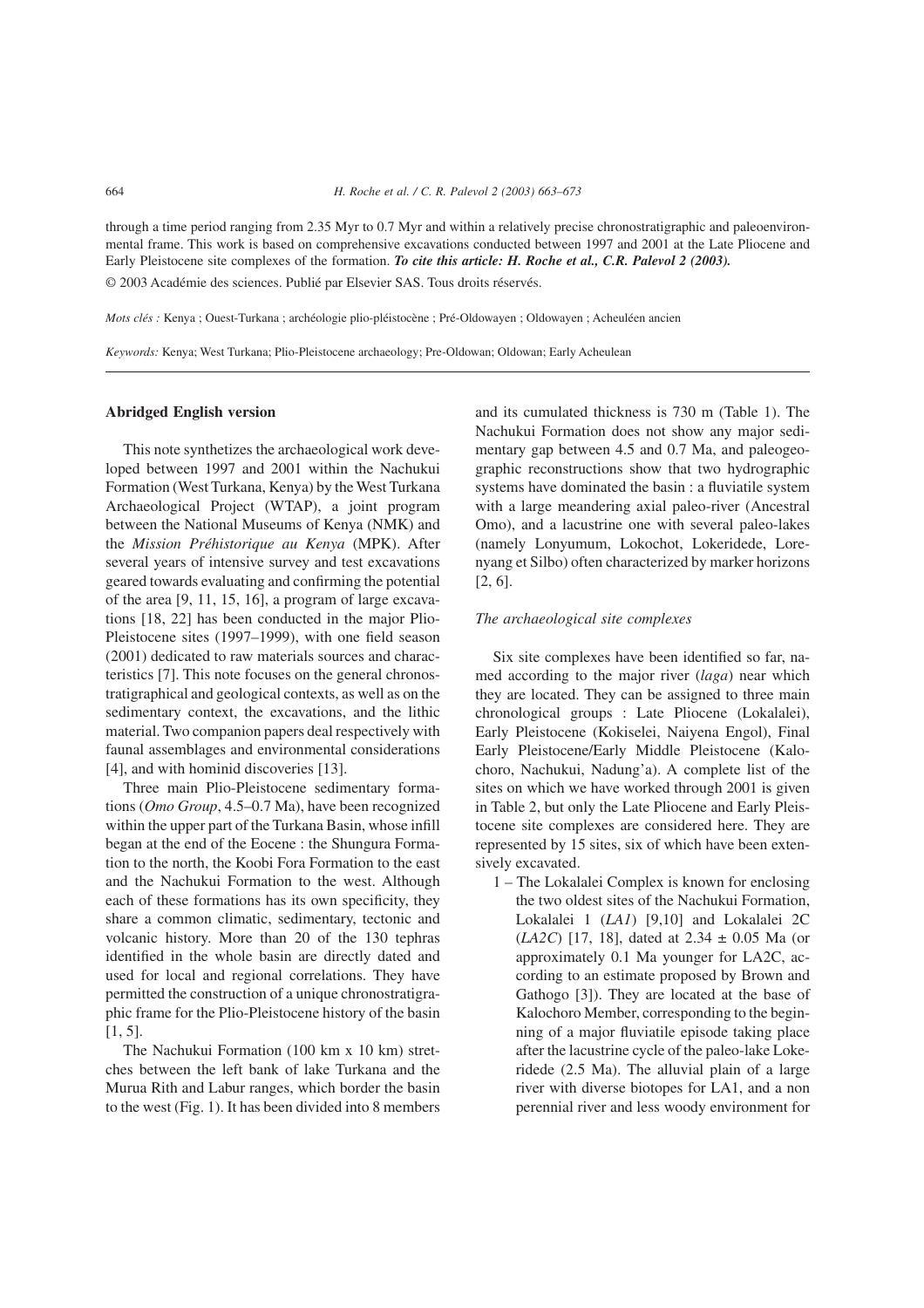LA2C can be inferred from sediment and faunal analyses [4]. The lithic assemblages are also technologically dissimilar. LA1 material (*n* = 445) mainly reflects expedient knapping *vs* more "organized" débitage -demonstrated by refits- at LA2C  $(n = 2614)$ , which results in a large production of flakes, up to 80 for a single block [17].

2 – The five sites of the Kokiselei (KS) Complex belong to the upper part of Kaitio Member and range from 1.79 to 1.65 Ma, according to the following chronological order : KS1, KS2, KS5, KS3 and KS4. With the Naiyena Engol sites (see below), they are the only sites of the basin situated in lake margin settings, located along river beds draining the alluvial plain into the Lorenyang paleo–lake. The Kokiselei sites yield open area species and few aquatic taxa, with indications of wooded zones [4]. Only KS1 and KS5 have been comprehensively excavated and eight hominid teeth have been surface–collected at KS1, all attributed to *Australopithecus boisei* [13]. At  $KSI$ , an area of 38 m<sup>2</sup> was excavated on, and a total of 770 lithic (526) artefacts and faunal (244) remains were recovered from the archeological horizon, to which hundreds of unmapped and surface elements should be added. The lithic assemblage shows all the characteristics of an undifferentiated Oldowan, as does the material coming from the nearby site of *KS2*, which was only test excavated. *KS5* is situated in a low–energy setting, and some features of the spatial organization have been preserved. At this site an excavated area of  $65 \text{ m}^2$  yielded 2048 lithic artefacts and 283 faunal remains whose distribution was plotted. 90% of the lithic assemblage consists of flakes and fragments, but site integrity allowed refits to be made, as in LA2C. However, they show different technological characteristics, in particular the ability to modify the morphology of the blanks, and to create striking platforms [22]. *KS4* is a more eroded site in which we have dug several trenches (19  $m<sup>2</sup>$  in total) and surface collected over 104 m<sup>2</sup>. The small lithic assemblage ( $n = 167$ ) is made up of handaxes or proto-handaxes, picks, and of flakes, some of them very large, as are some of the cores. All the elements characterizing an Acheulean assemblage are thus present, though crudely made, and it is in this cultural period that we place KS4. The Kokiselei Complex thus includes two sites, KS1 and KS2, that, given their content and chronological position, are unarguably labelled Oldowan (*KS3*, less clearly diagnosed but stratigraphically located between KS5 and KS4 belongs to the same group). On the other hand, KS5 has a chronostratigraphic position between the Oldowan of KS1 and the Acheulean of KS4, and does not contain any of the large bifacial pieces that characterize KS4 and allow this last site to be considered as an Early Acheulean (one the oldest in Africa).

3 – The Naiyena Engol Complex also belongs within the Kaitio Member. The *NY1* sequence ends with fine deltaic sediments which contain the archaeological horizon. A white bentonite identified as KBS tuff can be seen lower in the section, and NY1 is stratified just above a marker sandstone characterized by abundant traces due to the burrowing activity of a large size bivalve (the trace fossil *Pelecypodichnus*). This sandstone can be correlated with the marker A2 in Koobi Fora, which is just above the upper limit of Olduvai subchron (1.79 Myr). Thus an age of 1.75 +/– 0.05 Myr seems a reasonable estimation for NY1. Sediment and faunal data suggest a short distance from the lake margin, with a wooded and diversified environment [4]. NY1 is a large site  $(3000 \text{ m}^2)$ , extensively eroded, with abundant surface material which has been systematically collected over more than  $600 \text{ m}^2$ . A first premolar found on the surface very close to the excavated area is referred to *Homo* sp. *aff. ergaster* [13]. The surface collected  $(585 \text{ m}^2)$  and excavated  $(55 \text{ m}^2)$  material represents *circa* 4000 faunal and lithic remains, with almost 2400 plotted pieces, to which a large stock of bone splinters and small flake chips (which indicate knapping activity) should be added. Cores, flakes and fragments, unworked pebbles and cobbles, and a few hammerstones, correspond to an Oldowan assemblage, which has to be more precisely defined in terms of technological components.

Naiyena Engol 2 is 4 km away from NY1, on a south western branch of a Naiyena Engol laga named Kalo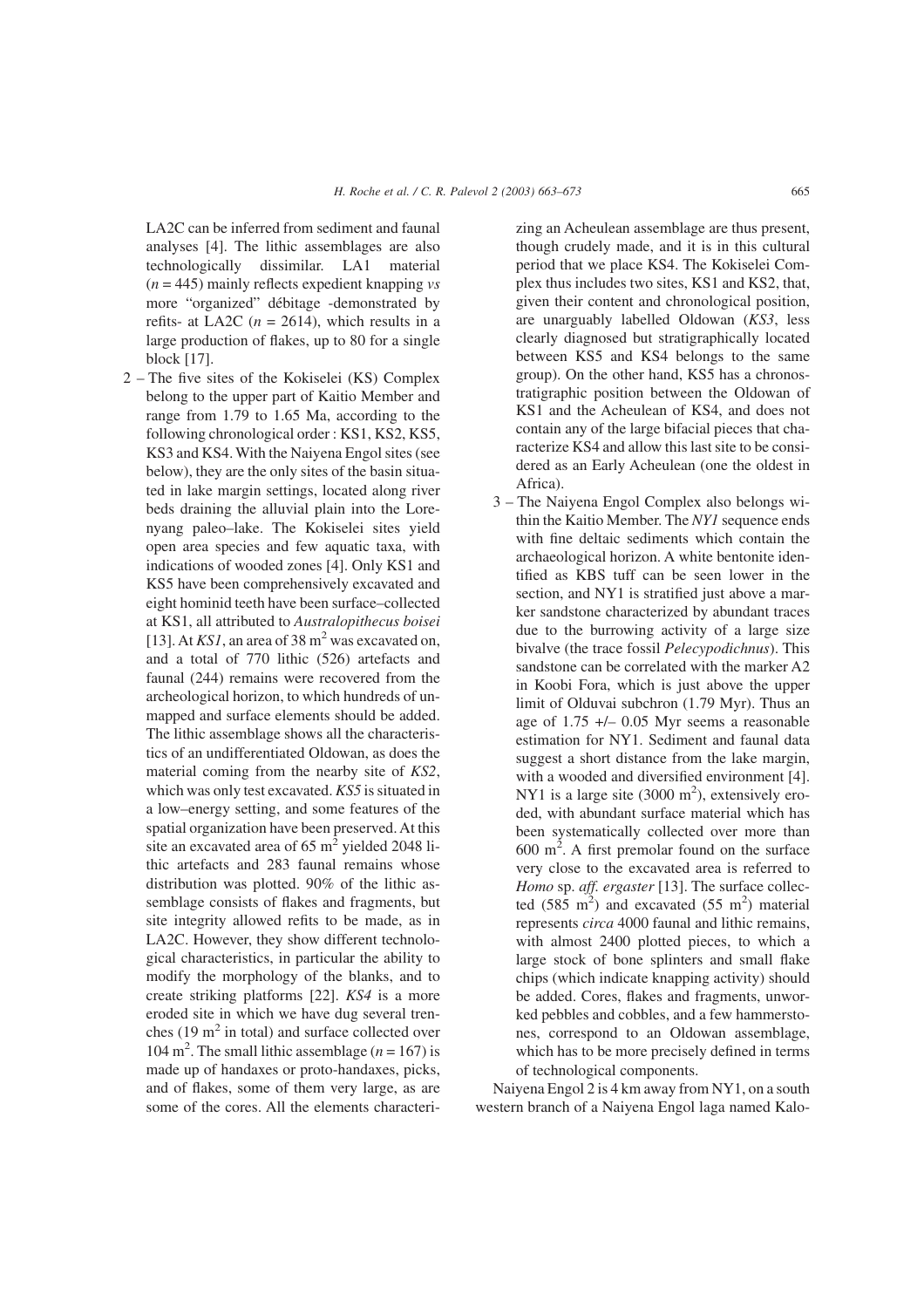meu. The *NY2* sequence is very similar to the NY1 and Kokiselei occurences with several marker horizons, including the main bentonite (KBS). Because the *Pelecypodichnus*sandstone is not present in the section, the chronological position and therefore the age of NY2 cannot be more precisely established than 1.7 +/– 0.1 Myr. NY2 is unusual in that it yields an archaeological horizon with lithic and faunal remains stratified below a strictly faunal horizon. Only 293 lithic artefacts against 100 faunal remains were collected from the archeological horizon excavated over  $30 \text{ m}^2$ . The small number of cores and the absence of very small flakes rule out intense knapping activity. NY2 can be placed among the other Oldowan sites of the Nachukui Formation, and may be technologically close to KS5.

# *Conclusion*

If the LA 1 and LA 2C sites offer an exceptional material to study the Pre–Oldowan (chronological sense), the succession KS1, KS2 and NY1 (classical Oldowan sites) / KS5 and likely NY2 (Late Oldowan sites) / KS4 (Early Acheulean site) represents a unique opportunity to analyze the Oldowan variability and the Oldowan/Acheulean transition.

## **1. Introduction**

Cette note présente le bilan synthétique de quatre campagnes de recherches archéologiques (1997/1999 et 2001) dans la formation de Nachukui, à l'ouest du lac Turkana, au nord du Kenya. Ces recherches s'effectuent dans le cadre du *West Turkana Archaeological Project* (WTAP), programme joint de la mission préhistorique au Kenya (MPK) et des *National Museums of Kenya* (NMK). Le WTAP a été créé après deux missions exploratoires (1987 et 1988) et une campagne de fouille (1991) effectuées pour le compte des NMK [\[9, 11, 15, 16\].](#page-10-0) À l'issue de deux campagnes (1994 et 1996) qui ont permis de confirmer l'exceptionnel potentiel archéologique de la formation de Nachukui, près d'une trentaine de sites étaient répertoriés et testés par sondage. Par la suite, trois campagnes de fouilles étendues (1997/1999) se sont déroulées dans un certain nombre de sites clés [\[18, 22\],](#page-10-0) tandis qu'une quatrième campagne (2001) était consacrée à la recherche des sources de matières premières potentiellement exploitées par les hominidés [\[7\].](#page-10-0) Au-delà de la construction d'un cadre chronologique de référence et des reconstitutions paleoenvironnementales, notre objectif principal est de mettre en évidence l'évolution comportementale des hominidés, de la fin du Pliocène au début du Pléistocène moyen, dans cette partie du bassin du lac Turkana. Les questions sont multiples, mais l'enjeu est essentiellement d'ordre technologique. Très vite en effet, il est apparu que les ensembles lithiques de l'Ouest-Turkana étaient marqués par une assez grande variabilité, voire une réelle diversité technologique, non seulement d'une période chronologique à l'autre, mais aussi entre sites péné-contemporains [\[14, 19\].](#page-10-0) Ces deux caractères allant à l'encontre de l'épithète « uniforme » le plus souvent accolé aux industries plio-pléistocènes, il apparaît crucial de définir les ensembles lithiques mis au jour dans des contextes précis et sûrement datés (sans perdre de vue l'inévitable relativité de nos dates). Seule une caractérisation technologique peut, en effet, permettre d'établir le niveau de compétence de chaque groupe, et d'identifier et comparer les facteurs de cette diversité, qu'ils aient une origine cognitive ou motrice, qu'ils soient dus au déterminisme des matières premières, ou à toute autre cause comportementale ou environnementale.

Nous évoquerons ici le cadre chronostratigraphique et géologique dans lequel s'inscrivent nos recherches, puis le contexte sédimentaire, la fouille et le matériel lithique des principaux sites. Les associations fauniques et les interprétations paléoenvironnementales que l'on peut en déduire d'une part, et les restes d'hominidés mis au jour d'autre part, font l'objet de deux autres notes [\[3, 13\].](#page-10-0)

#### **2. Le cadre**

La région du lac Turkana est certainement celle où est enregistrée la plus longue histoire de l'ouverture du rift est-africain, puisque l'initiation des premiers hémigrabens où se sont sédimentés plusieurs milliers de mètres de séries argilo-gréseuses commence à la fin de l'Eocène ; la réorganisation structurale qui a présidé à l'installation du lac actuel en fera, à partir de 0,5 Ma, une zone dominée par l'érosion. Trois grandes formations plio-pléistocènes, regroupées sous l'appellation d'*Omo Group*, couvrent la période 4,5–0,7 Ma et forment la partie sommitale du remplissage de ces gra-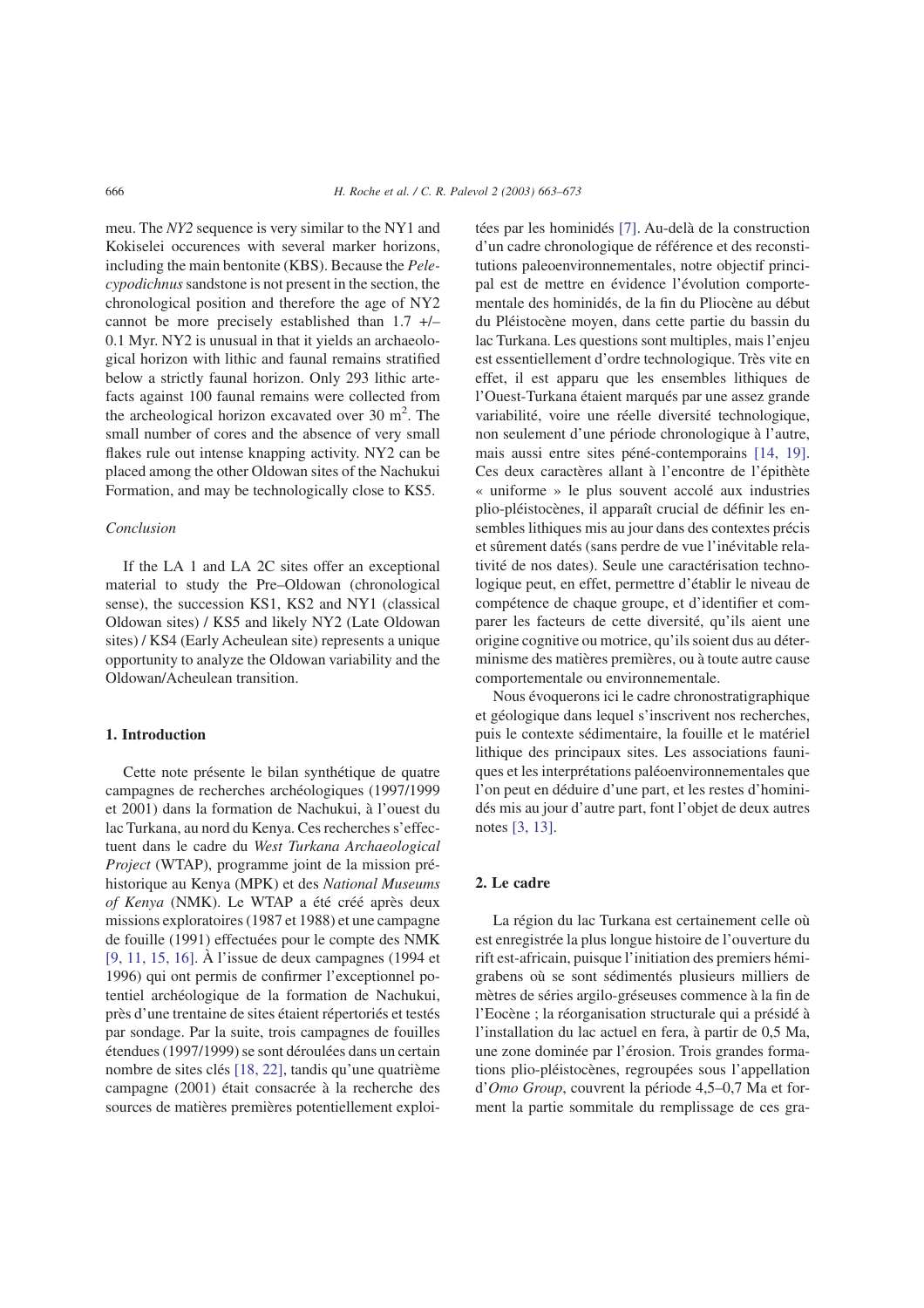<span id="page-4-0"></span>

Fig. 1. Le bassin du lac Turkana et localisation des principaux sites de la formation de Nachukui. Fig. 1. Lake Turkana basin and localization of the main sites of the Nachukui Formation.

bens. Ce sont la formation de Shungura au nord, la formation de Koobi Fora à l'est et la formation de Nachukui à l'ouest, cette dernière étant seule concernée par notre travail (Fig. 1). Outre une histoire sédimentaire, tectonique et climatique commune, ces trois formations partagent les mêmes dépôts volcaniques, qui les rythment et ont permis la construction d'un cadre chronologique unique. Parmi les 130 téphras identifiés dans le bassin et servant d'éléments de corrélation locale ou régionale, une vingtaine ont pu être datés isotopiquement ; à ces dates s'ajoutent celles (une dizaine) obtenues sur des basaltes inclus dans les séquences [\[1, 5, 14\].](#page-10-0)

La formation de Nachukui est une étroite (environ 10 km) et longue (près de 100 km) bande de sédiments affleurant entre la rive occidentale de l'actuel lac Turkana et les massifs volcaniques tertiaires du Labur et du Murua Rith qui bordent le bassin à l'ouest (Fig. 1). Elle est divisée en huit membres d'épaisseur variable (730 m cumulés) qui portent le nom des rivières temporaires (*lagas*) érodant les sédiments [\(Tableau 1\)](#page-5-0). Cette formation, en apparence un peu moins riche sur le plan paléontologique et paléoanthropologique que les deux autres [\[8\],](#page-10-0) a cependant une double particularité : une continuité sédimentaire sans hiatus majeur entre 4,5 et 0,7 Ma, et une grande richesse archéologique. Les reconstitutions paléogéographiques dans lesquelles s'insèrent les sites archéologiques – regroupés en complexes – témoignent de l'alternance des deux systèmes hydrographiques qui ont dominé le bassin :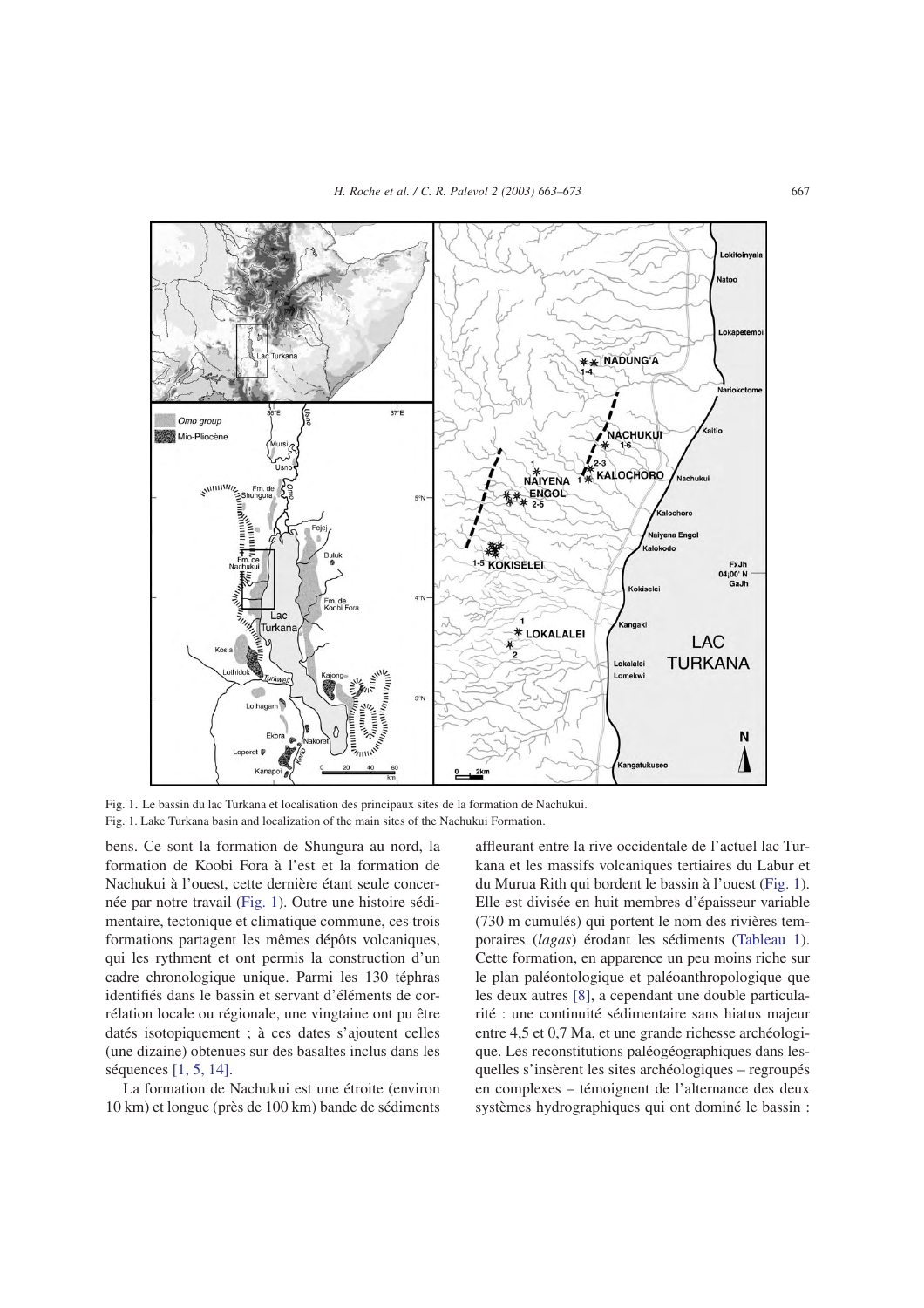<span id="page-5-0"></span>Tableau 1 La formation de Nachukui The Nachukui Formation

| <b>Membres</b> | $\hat{A}$ ge (Ma) | Épaisseur(m) |  |  |
|----------------|-------------------|--------------|--|--|
| Nariokotome    | $1.30 - 0.7$      | 70           |  |  |
| <b>Natoo</b>   | $1,65-1,30$       | 75           |  |  |
| Kaitio         | $1,90-1,65$       | 169          |  |  |
| Kalochoro      | $2,35-1,90$       | 72           |  |  |
| Lokalalei      | $2,50 - 2,35$     | 42           |  |  |
| Lomekwi        | $3,35 - 2,50$     | 159          |  |  |
| Kataboi        | $4,00-3,35$       | 34           |  |  |
| Lonyumum       | > 4,00            | 91           |  |  |
|                |                   |              |  |  |

fluviatile avec un large paléo-fleuve axial de direction nord–sud, ancêtre de l'actuel fleuve Omo, ou lacustre avec une série de paléo-lacs (du plus ancien au plus récent : Lonyumum, Lokochot, Lokeridede, Lorenyang et Silbo) souvent caractérisés par des niveaux repères bien identifiables [\[4,6\].](#page-10-0)

# **3. Les complexes de sites**

Ils sont à l'heure actuelle au nombre de six, tous dénommés en fonction du laga principal auprès duquel ils sont situés [\(Fig. 1\)](#page-4-0). Ils forment trois groupes chronologiques, avec du sud au nord, Lokalalei pour le Pliocène final, Kokiselei et Naiyena Engol pour le Pléistocène ancien, puis Kalochoro, Nachukui, et Nadung'a pour la fin du Pléistocène ancien et le début du Pléistocène moyen.

Près d'une trentaine de sites ont été explorés jusqu'en 2001 [\(Tableau 2\)](#page-6-0), mais seuls les complexes de sites les plus anciens sont présentés dans cette note, soit 15 sites dont 6 fouillés de manière extensive. Il s'agit des deux sites fini-pliocènes de Lokalalei, et ceux du Pléistocène inférieur regroupés dans les complexes de Kokiselei et de Naiyena Engol qui correspondent à une fenêtre chronologique assez étroite, estimée entre 1, 8 et 1,65 Ma.

# *3.1. Le complexe de Lokalalei*

Le complexe de Lokalalei (LA) est connu pour contenir les plus vieux sites de la formation de Nachukui, *Lokalalei 1* [\[9, 10\]](#page-10-0) et *Lokalalei 2C* [\[17, 18\],](#page-10-0) datés de 2,34 ± 0,05 Ma. (ou 0,1 Ma plus jeune pour Lokalalei 2C, selon l'estimation proposée par Brown et Gathogo [\[2\]\)](#page-10-0). Les deux sites, distants d'environ 1

km, se situent à la base du membre Kalochoro, au début d'un cycle sédimentaire fluviatile majeur qui surmonte un niveau à mollusques (Mélanoïdes), caractéristique de la fin du bref épisode lacustre du paléo– lac Lokeridede (2,5 Ma). L'horizon archéologique de LA1 est inclus dans des dépôts de crues allant d'une argile silteuse (à la base) à un sable argilo–silteux, qui contient le matériel archéologique. Le riche niveau archéologique de LA2C est inclus dans un sable induré encadré par deux horizons argileux. Cette succession sédimentaire, associée à une morphologie en cuvette dissymétrique, évoque une zone marginale de cours d'eau intermittent où les crues font alterner dépôts limoneux et dépôts sableux. Les deux sites, fouillés respectivement sur 60 (LA1) et 17 (LA2C) mètres carré, ont livré des restes de faune dont l'analyse corrobore et précise les environnements : plaine d'inondation d'un cours d'eau majeur et biotopes variés pour LA1, proximité d'un cours d'eau mineur non pérenne et moins boisé pour LA2C [\[3\].](#page-10-0) Les ensembles lithiques diffèrent également, par la densité d'objets mis au jour, ainsi que par leurs principales caractéristiques technologiques. Celui de LA1 (*n* = 445) reflète majoritairement une taille opportuniste, voire expédiente, de quelques blocs épais de dimensions moyennes à assez grandes [\[9\].](#page-10-0) Le matériel de LA2C, beaucoup plus abondant ( $n = 2614$ ) et ayant fait l'objet de nombreux remontages, a permis au contraire de mettre en évidence la nette dominance d'un schéma récurrent de débitage répété sur au moins 70 blocs. Organisé aux dépens d'une surface préférentielle plane, ce débitage est essentiellement réalisé sur des blocs et galets de phonolite, de dimensions moyennes à petites de section dissymétrique, sans toutefois que la morphologie plano-convexe d'origine soit modifiée au cours du débitage. L'abondante production d'éclats (jusqu'à près de 80 éclats pour un bloc débité) relativement standardisés résultant de ce débitage bien maîtrisé, montre que l'on est en présence d'un groupe à niveau de compétence technique déjà affirmé [\[17\].](#page-10-0) Si ces ensembles, antérieurs à un hiatus archéologique marqué entre 2,3 et 1,9 Ma, entrent dans la variabilité oldowayenne, nous les qualifions cependant de Pré-Oldowayen, davantage par rapport à leur position chronologique que par référence à leurs caractéristiques technologiques.

#### *3.2. Le complexe de Kokiselei*

Les cinq sites inventoriés dans le complexe de Kokiselei se situent tous dans la partie supérieure du mem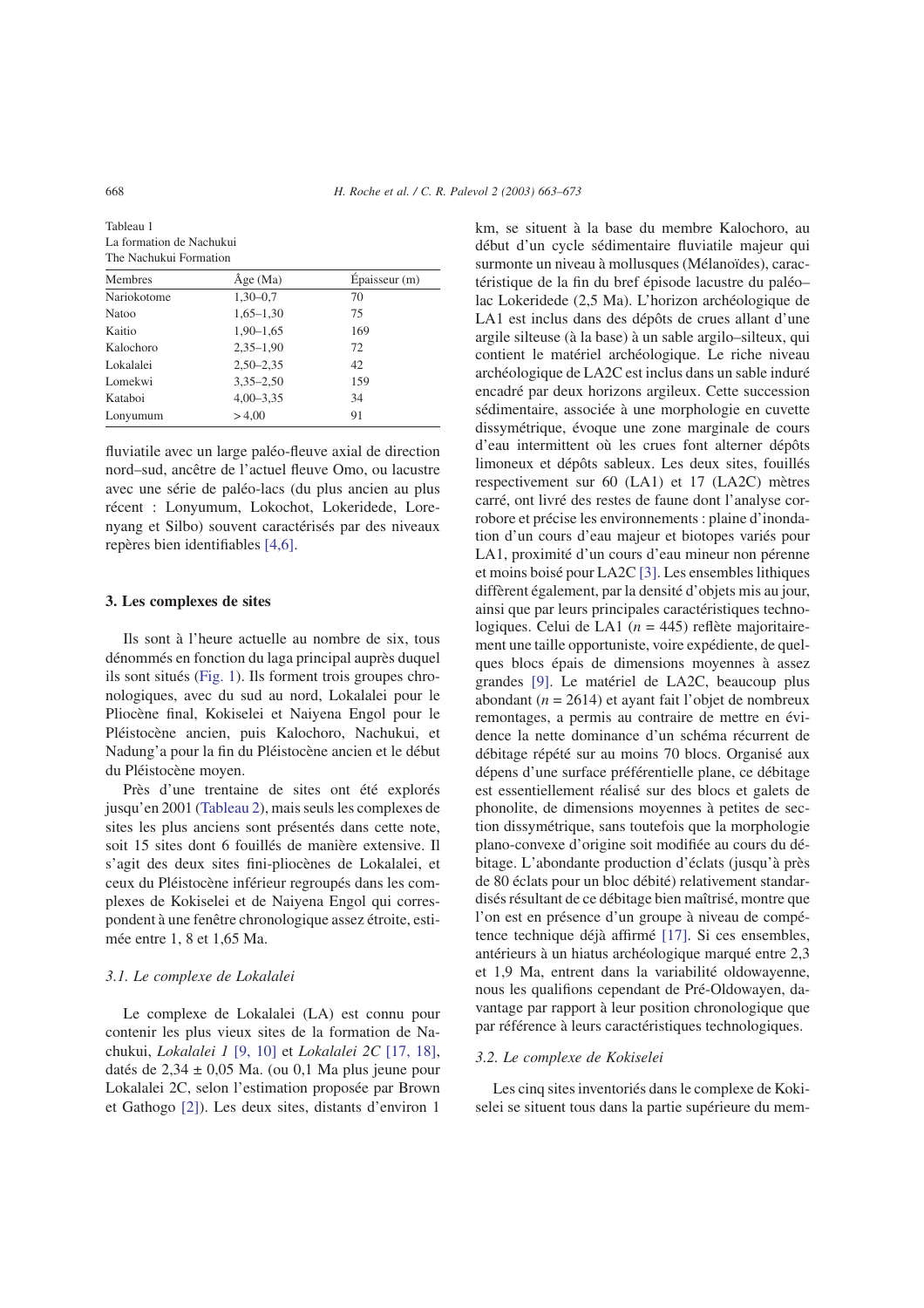<span id="page-6-0"></span>Tableau 2

Les sites archéologiques de la formation de Nachukui répertoriés jusqu'en 2001 (fouilles et découvertes de 2002 et 2003 feront l'objet d'un article ultérieur)

|  | Archaeological sites of the Nachukui Formation registered until 2001 (new sites and excavations from 2002 and 2003 will be related ulteriorly) |  |
|--|------------------------------------------------------------------------------------------------------------------------------------------------|--|
|--|------------------------------------------------------------------------------------------------------------------------------------------------|--|

|                 | Sigle             |                          | Collecte                 | Sondage                  |                          | Sondage                  |                                  |                          | Total            |
|-----------------|-------------------|--------------------------|--------------------------|--------------------------|--------------------------|--------------------------|----------------------------------|--------------------------|------------------|
| Site            | court             | $\mathrm{N}^\circ$ sases | surface                  | positif                  | nb m2                    | négatif                  | Fouille                          | $nb \, m^2$              | fouille          |
| Lokalalei 1     | LA1               | GaJh 5                   | 1987-1996                |                          |                          | $\overline{\phantom{0}}$ | 1987-1991                        | 60                       | $60 \text{ m}^2$ |
| Lokalalei 2A    | LA <sub>2</sub> A | GaJh 6A                  | 1994                     | 1994/97                  | 3                        | $\overline{a}$           | $\overbrace{\phantom{12322111}}$ | $\overline{\phantom{0}}$ | $5 \text{ m}^2$  |
| Lokalalei 2B    | LA <sub>2</sub> B | GaJh 6B                  | $\overline{\phantom{0}}$ | $\overline{\phantom{0}}$ | $\qquad \qquad -$        | 1996                     |                                  | $\overline{\phantom{0}}$ |                  |
| Lokalalei 2C    | LA2C              | GaJh 6C                  | 1996                     | 1996                     | $\mathbf{1}$             | $\overline{\phantom{0}}$ | 1996/97                          | 16                       | $17 \text{ m}^2$ |
| Kokiselei 1     | KS1               | FxJh 6                   | 1987-1997                | 1987                     | $\tau$                   | $\qquad \qquad -$        | 1997/98                          | 31                       | $38 \text{ m}^2$ |
| Kokiselei 2A    | KS <sub>2</sub> A | FxJh 8A                  | 1996                     | $\overline{\phantom{0}}$ | $\overline{\phantom{0}}$ | 1996                     |                                  |                          |                  |
| Kokiselei 2B    | KS <sub>2</sub> B | FxJh 8B                  | $\qquad \qquad -$        | 1996                     | $\overline{2}$           | $\qquad \qquad -$        | $\overline{\phantom{0}}$         | $\overline{\phantom{0}}$ | 2 m <sup>2</sup> |
| Kokiselei 3     | KS3               | FxJh 9                   | 1994                     | 1994                     | $\mathfrak{2}$           | $\overline{\phantom{0}}$ |                                  | $\overline{\phantom{0}}$ | 2 m <sup>2</sup> |
| Kokiselei 4A    | KS <sub>4</sub> A | FxJh 10A                 | 1994-1999                | $\overline{\phantom{0}}$ | $\qquad \qquad -$        | $\overline{\phantom{0}}$ | 1994-1999                        | 16                       | $16 \text{ m}^2$ |
| Kokiselei 4B    | KS4B              | FxJh 10B                 | $\overline{\phantom{0}}$ | 1994                     | $\mathbf{1}$             | $\overline{\phantom{0}}$ |                                  | $\overline{\phantom{0}}$ | $1 \text{ m}^2$  |
| Kokiselei 4C    | KS4C              | FxJh 10C                 | $\overline{\phantom{0}}$ | 1994                     | $\mathfrak{2}$           | $\qquad \qquad -$        |                                  | -                        | 2 m <sup>2</sup> |
| Kokiselei 5     | KS5               | FxJh 24                  | $\overline{\phantom{0}}$ | $\qquad \qquad -$        | $\overline{\phantom{0}}$ | $\overline{\phantom{0}}$ | 1998/99                          | 65                       | $65 \text{ m}^2$ |
| Naiyena Engol 1 | NY1               | FxJh 5                   | 1987-1998/99             | 1987                     | $\qquad \qquad -$        | $\qquad \qquad -$        | 1998/99                          | 55                       | $55 \text{ m}^2$ |
| Naiyena Engol 2 | NY <sub>2</sub>   | FxJh 11                  | 1996                     | 1996                     | 3                        | $\overline{\phantom{0}}$ | 1998                             | 31                       | $34 \text{ m}^2$ |
| Naiyena Engol 3 | NY3               | FxJh 12                  | 1991                     | $\qquad \qquad -$        | $\qquad \qquad -$        | $\overline{\phantom{0}}$ | $\overline{\phantom{0}}$         | $\overline{\phantom{0}}$ |                  |
| Naiyena Engol 4 | NY4               | FxJh 13                  | 1991                     | $\overline{\phantom{0}}$ | $\overline{\phantom{0}}$ | $\overline{\phantom{0}}$ | $\overline{\phantom{0}}$         | -                        |                  |
| Naiyena Engol 5 | NY <sub>5</sub>   | FxJh 14                  | 1996                     | $\overline{\phantom{m}}$ | $\qquad \qquad -$        | $\overline{\phantom{0}}$ | $\overline{\phantom{0}}$         | -                        |                  |
| Kalochoro 1     | KL1               | FxJh 15                  | 1994                     | $\qquad \qquad -$        | $\qquad \qquad -$        | 1994                     | $\overline{\phantom{0}}$         | -                        |                  |
| Kalochoro 2     | KL <sub>2</sub>   | FxJh 16                  | 1996                     | 1996                     | 6                        | $\overline{\phantom{0}}$ |                                  |                          | $6 \text{ m}^2$  |
| Kalochoro 3     | KL3               | FxJh 17                  | $\overline{\phantom{0}}$ | $\overline{\phantom{0}}$ | $\overline{\phantom{0}}$ | 1996                     | $\overline{\phantom{0}}$         | $\overline{\phantom{0}}$ |                  |
| Nachukui 1      | NK1               | FxJh 18                  | $\overline{\phantom{0}}$ | 1996                     | 3                        | $\overline{\phantom{0}}$ | $\overline{\phantom{0}}$         | $\overline{\phantom{0}}$ | 3 m <sup>2</sup> |
| Nachukui 2      | NK <sub>2</sub>   | FxJh 19                  | $\overline{\phantom{0}}$ | $\overline{\phantom{0}}$ | $\qquad \qquad -$        | $\overline{\phantom{0}}$ | $\overline{\phantom{0}}$         | $\overline{\phantom{0}}$ |                  |
| Nachukui 3      | NK3               | FxJh 20                  | 1996                     | 1996                     | 3                        | $\qquad \qquad -$        | $\overline{\phantom{0}}$         | -                        | $3 \text{ m}^2$  |
| Nachukui 4      | NK4               | FxJh 21                  | $\overline{\phantom{0}}$ | 1996                     | 2                        | $\overline{\phantom{0}}$ | $\overline{\phantom{0}}$         | -                        | 2 m <sup>2</sup> |
| Nachukui 5      | NK5               | FxJh 22                  | 1996                     | 1996                     | $\mathfrak{2}$           |                          | $\overline{\phantom{0}}$         | -                        | 2 m <sup>2</sup> |
| Nachukui 6      | NK <sub>6</sub>   | FxJh 23                  | 1988                     | $\overline{\phantom{a}}$ | $\qquad \qquad -$        | 1988                     | $\overline{\phantom{0}}$         | -                        |                  |
| Nadung'a 1      | NAD <sub>1</sub>  | FxJh 7                   | 1988                     | 1988                     | 9                        | $\overline{\phantom{0}}$ | $\overline{\phantom{0}}$         | $\overline{\phantom{0}}$ | $9 \text{ m}^2$  |
| Nadung'a 2      | NAD <sub>2</sub>  | FxJh 29                  | $\overline{\phantom{0}}$ | $\overline{\phantom{0}}$ | $\overline{\phantom{0}}$ | $\overline{\phantom{0}}$ | -                                | $\overline{\phantom{0}}$ |                  |
| Nadung'a 3      | NAD <sub>3</sub>  | FxJh 25                  | $\overline{\phantom{0}}$ | $\overline{\phantom{0}}$ | $\overline{\phantom{0}}$ | $\overline{\phantom{0}}$ |                                  |                          |                  |
| Nadung'a 4      | NAD <sub>4</sub>  | FxJh 26                  | $\overline{\phantom{0}}$ | $\overline{\phantom{0}}$ | $\overline{\phantom{0}}$ | $\overline{\phantom{0}}$ | $\qquad \qquad -$                | $\overline{\phantom{0}}$ |                  |

Sites plio-pléistocènes exposés dans l'article.

bre de Kaitio (1,9–1,65 Ma). La mise en corrélation d'un niveau de cendres volcaniques altérées situé à la base de cette séquence avec le tuf KBS (1,88 Ma) – très bien exprimé à Koobi Fora –, puis la mise en évidence d'une polarité inverse dans la section où sont localisés les sites, démontrent que ces derniers ont un âge postérieur à la fin de l'épisode d'Olduvai (1,79 Ma). Les sites de Kokiselei ont donc un âge compris entre 1,79 Ma et 1,65 Ma. Ce sont par ailleurs, avec ceux de

Naiyena Engol (cf. ci-dessous), les seuls sites du bassin à être associés à des marges lacustres.

Du plus ancien au plus jeune, les sites du complexe de Kokiselei s'étagent de la manière suivante : KS1, KS2, KS5, KS3 et KS4. Ils correspondent à des installations situées en bordure d'un cours d'eau drainant les marges du paléo-lac Lorenyang. Les trois sites les plus anciens sont clairement inclus dans les sables et les argiles sableuses surmontant directement un des com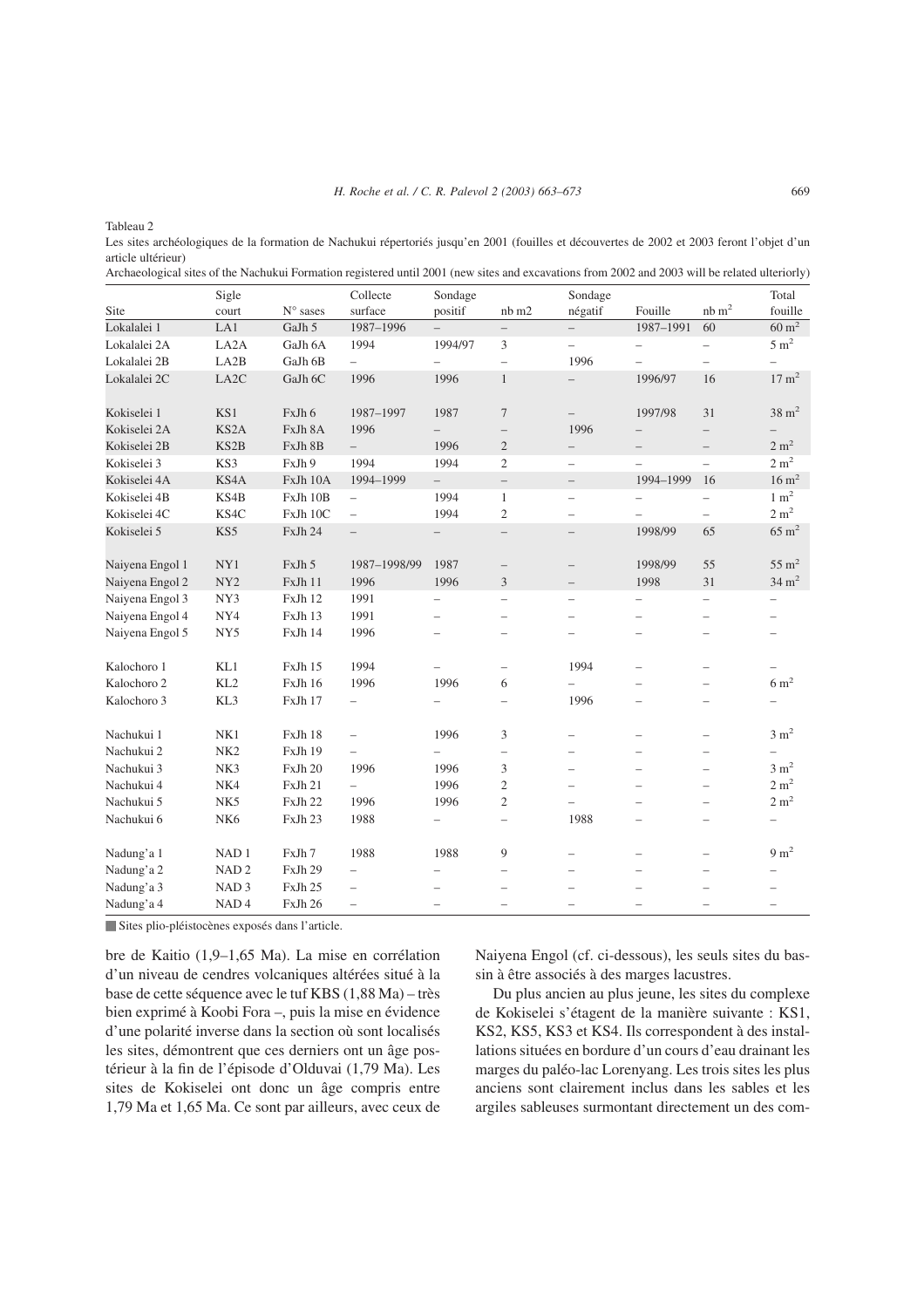plexes de plages massifs qui caractérisent le membre Kaitio. Les plus récents ont pris place au cours d'un épisode à sédimentation plus fine indiquant des zones plus bourbeuses de la plaine d'inondation. Du point de vue des faunes, les sites de Kokiselei renferment à la fois peu de taxons aquatiques et davantage d'espèces de milieux ouverts, certains éléments indiquant toutefois des couverts végétaux importants [\[3\].](#page-10-0)

Une collecte systématique de surface par unités, pentamétriques ou métriques selon les zones, a été effectuée sur les 875 m2 de l'affleurement de *Kokiselei 1*. Plus de 1500 vestiges lithiques et osseux ont ainsi été récoltés, dont huit dents d'hominidés complètes (*n* = 6) ou sous forme de fragments (*n* = 2), toutes rapportées à l'espèce *Australopithecus boisei* [\[13\].](#page-10-0) L'horizon archéologique est inclus dans des argiles sableuses compactes, qui forment une unité d'environ 1,20 m d'épaisseur. Gonflement et retrait de la fraction argileuse sont partiellement responsables de la dispersion et de la fragmentation d'une partie des restes osseux et de certains artefacts déjà fragilisés par une altération géochimique. Fouillé sur 38 m<sup>2</sup>, ce niveau a livré 770 objets coordonnés, dont 526 vestiges lithiques et 244 restes osseux, auxquels il faut ajouter plusieurs centaines de micro-esquilles osseuses. Éclats et fragments d'éclats (51 %) dominent l'assemblage lithique, tandis que les nucléus, peu nombreux, ne sont caractérisés par aucune méthode d'exploitation particulière. Dans l'attente des résultats de l'étude détaillée en cours, on peut cependant dire que l'ensemble lithique de KS1 présente toutes les caractéristiques d'un Oldowayen indifférencié.

*Kokiselei 2* a été diagnostiqué par sondage. Sa proximité spatiale et stratigraphique avec KS1, ainsi que la composition et la facture de son matériel lithique, font également classer ce site dans l'Oldowayen.

Découvert à la suite des fortes pluies de l'épisode climatique d'El Niño (1998), le site de Kokiselei 5 n'a pas nécessité de collecte de surface. Le niveau archéologique est proche de la surface, les sédiments argilosableux encaissants ne sont pas ou que très peu indurés, et la dispersion verticale du matériel archéologique est limitée (une quarantaine de centimètres). Le site s'étant à l'évidence formé en milieu de basse énergie, certains traits de son organisation spatiale ont été préservés, ce qui est tout à fait exceptionnel pour un site de cet âge. Si les vestiges osseux sont peu nombreux, le matériel lithique, est en revanche, abondant et en bon

état. Sur une surface totale de  $65 \text{ m}^2$ , 2048 pièces lithiques et 283 restes osseux ont été coordonnés et cartographiés. Éclats entiers ou fracturés et fragments représentent près de 90 % de l'ensemble lithique, pour une quarantaine de nucléus, un petit lot de blocs bruts ou faiblement taillés, et un objet triédrique aménagé sur galet. L'intégrité de ce site a permis, comme à LA2C, d'effectuer des remontages. Cet ensemble exprime toutefois de tout autres caractéristiques technologiques, avec notamment la faculté de modifier la morphologie du bloc d'origine et celle de créer des plans de frappe [\[22\].](#page-10-0)

*Kokiselei 4* est un site très érodé dans lequel une série de sondages plus ou moins étendus (au total 19 m<sup>2</sup> ) ont été pratiqués. Un seul d'entre eux (KS4A) a livré des artefacts in situ en nombre suffisant pour former un horizon archéologique, avec une dispersion verticale limitée à une quinzaine de centimètres seulement, et sans restes de faune. Quelques objets, répartis de façon plus diffuse, ont été trouvés dans deux autres sondages (KS4B et KS4C); ils sont altimétriquement au-dessous de l'horizon principal. Parallèlement aux opérations de sondage, une collecte systématique de surface a été faite sur  $104 \text{ m}^2$  (carroyage métrique), ce qui a permis de réunir au total un échantillon représentatif du matériel lithique de KS4 (*n* = 167). Il se caractérise par une grande robustesse et est constitué d'éclats bruts de dimensions variables mais parfois très grands, de quelques racloirs ou coches faits sur galet ou sur éclat, de nucléus souvent très volumineux, de bifaces ou proto-bifaces, de pics à section triédrique. Les 2/3 des bifaces et proto-bifaces sont manufacturés sur des galets oblongs, relativement plats, certains d'assez grandes dimensions, entiers ou fracturés en deux en leur milieu selon le plus grand axe et dans l'ensemble très peu retouchés. Seuls quelques-uns sont exempts de cortex et/ou suffisamment façonnés pour être dénommés bifaces; les proto-bifaces quant à eux sont faits de façon plus grossière, comme si le concept d'une forme allongée et pointue était bien intégré mais le schéma opératoire de réalisation inadéquate. Tous les outils qui caractérisent un Acheuléen très ancien sont donc présents, et c'est bien dans cette période culturelle que nous rangeons KS4.

Le complexe de Kokiselei comprend donc deux sites, KS1 et KS2, qui tant par leur âge que par leur contenu, peuvent être qualifiés sans conteste d'Oldowayen (KS3, moins clairement diagnostiqué mais situé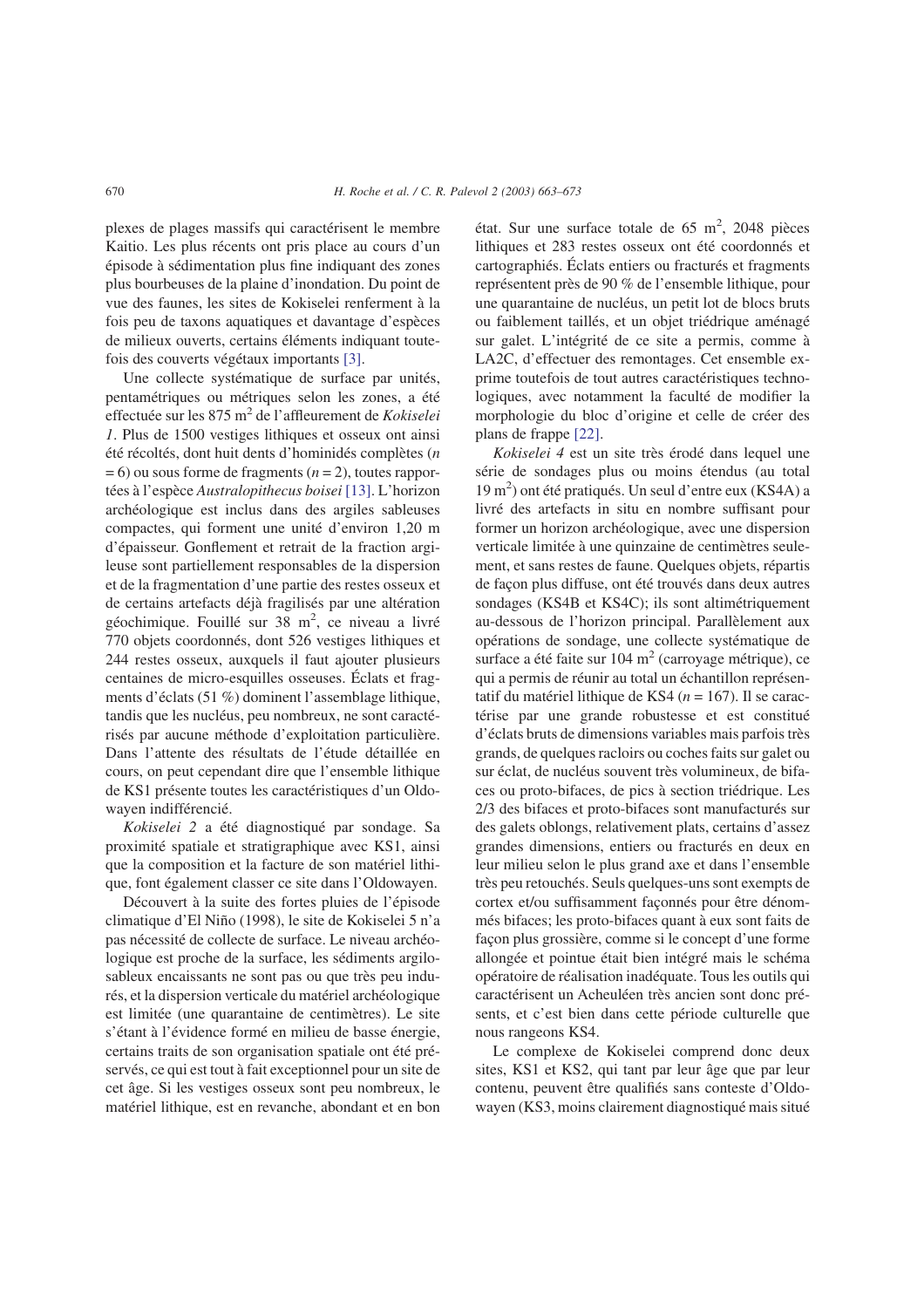stratigraphiquement entre KS5 et KS4, est à ranger dans le même groupe). À une exception près, on ne trouve pas, dans le matériel de KS5, les grandes pièces bifaciales et les grands éclats qui font l'originalité de KS4 et permettent de tenir ce dernier site pour représentatif d'un Acheuléen très ancien, sans doute un des plus anciens d'Afrique. Occupant une position stratigraphique et par conséquent chronologique intermédiaire entre l'Oldowayen de KS1 et l'Acheuléen de KS4, il y a donc tout lieu de considérer KS5 comme un site clé pour la transition Oldowayen /Acheuléen ancien.

# *3.3. Le complexe de Naiyena Engol*

Les sites de Naiyena Engol, comme ceux de Kokiselei, sont inclus dans des dépôts de texture fine, qui surmontent les dépôts de plage de haute énergie du paléo-lac Lorenyang.

La séquence stratigraphique de Naiyena Engol débute par une série de dépôts lacustres incluant une bentonite, puis des dépôts de plages lacustres à sables et graviers, surmontés par des sédiments fins dans lesquels est localisé le site de Naiyena Engol 1. Plus bas dans la section, une autre bentonite blanche visible dans toutes les coupes est identifiée comme étant le tuf KBS (1,88 Ma). NY1 est par ailleurs stratifié juste au-dessus d'un grès repère qui se caractérise par de larges et abondantes traces de l'activité fouisseuse d'un bivalve fossile, une variété de grande taille de l'ichnogenre *Pelecypodichnus*. La nature particulière de ce grès, en conjonction avec la séquence associée, a permis de le mettre en corrélation avec le grès repère A2 de Koobi Fora, qui se trouve juste au-dessus de la limite supérieure de l'épisode d'Olduvai (1,79 Ma). Un âge de 1,75 +/– 0,05 Ma semble donc une estimation raisonnable pour NY1.

Les limons qui surmontent les sables dans lesquels sont inclus les vestiges archéologiques (dont certains sont d'ailleurs repris dans ces limons) représentent, soit des crues saisonnières du lac, soit celles d'un cours d'eau marginal. Quoi qu'il en soit, le site devait être peu éloigné de la rive du lac au moment de sa formation. La faune s'accorde avec un tel environnement, et aide à le préciser comme étant arboré et assez diversifié [\[3\].](#page-10-0) Une dent, découverte en surface en limite de la zone fouillée, est attribuée à *Homo* sp*. aff. ergaster* [\[13\].](#page-10-0)

*Naiyena Engol 1* est un site vaste (près de 3000 m2 ) et très érodé, ce qui explique l'abondance de vestiges en surface. Il a été procédé, hors surfaces fouillées, à un ramassage de surface métrique sur  $510 \text{ m}^2$  et pentamétrique sur 75 m<sup>2</sup>. Un total de 55 m<sup>2</sup> a été fouillé, ce qui est peu, eu égard au potentiel encore en place, mais résulte de l'extrême induration des sables encaissants. Le matériel collecté représente plus de 4000 vestiges, dont près de 2400 pièces coordonnées, auxquels il faut ajouter un important stock de micro-restes lithiques (signant une activité de taille sur place) et osseux. Nucléus et éclats bruts, outils retouchés en très petit nombre, galets et blocs bruts – parfois en quantité – ou peu travaillés, et quelques percuteurs, forment un ensemble oldowayen dont les composantes technologiques sont en cours d'analyse. La compaction des sédiments et une forte altération chimique ont affecté le matériel lithique, et rendent la lecture technologique parfois malaisée.

*Naiyena Engol 2* se trouve à environ 4 km au sud-ouest de NY1, sur une branche du laga Naiyena Engol nommé Kalomeu. Le site se présente sous forme d'une série de petites collines faiblement entaillées par des ravines d'érosion. Une coupe à travers ces dépôts permet de le placer au–dessus de la bentonite principale (KBS) précédemment évoquée. Toutefois, le grès à *Pelecypodichnus* n'est apparemment pas présent, ce qui rend le positionnement chronologique de NY2 un peu plus problématique.  $1,7 \pm 0,1$  Ma est cependant une date envisageable, dans la mesure où la séquence de NY2 s'apparente aussi parfaitement à celle de Kokiselei.

La stratigraphie même du site montre l'imbrication de deux niveaux de sables avec deux niveaux d'argile. Le niveau archéologique principal est inclus dans les 30 cm supérieurs du sable de base ; le sable intermédiaire est riche en restes de faunes, mais ne comporte pas d'artefacts. Si la relation entre ces deux niveaux est à préciser, il est intéressant et rare d'avoir, superposés en stratigraphie, un niveau paléontologique et un niveau à artefacts lithiques et restes de faune.

La collecte de surface s'est faite métriquement sur 200 m<sup>2</sup>, et 34 m<sup>2</sup> ont été fouillés. Pour un total de près de 800 vestiges, le matériel récolté en stratigraphie est de 293 artefacts pour une centaine de restes osseux. L'outillage lithique est constitué d'éclats, de quelques nucléus, de blocs bruts ou cassés et de matériel de percussion. Contrairement à NY1, la rareté des nucléus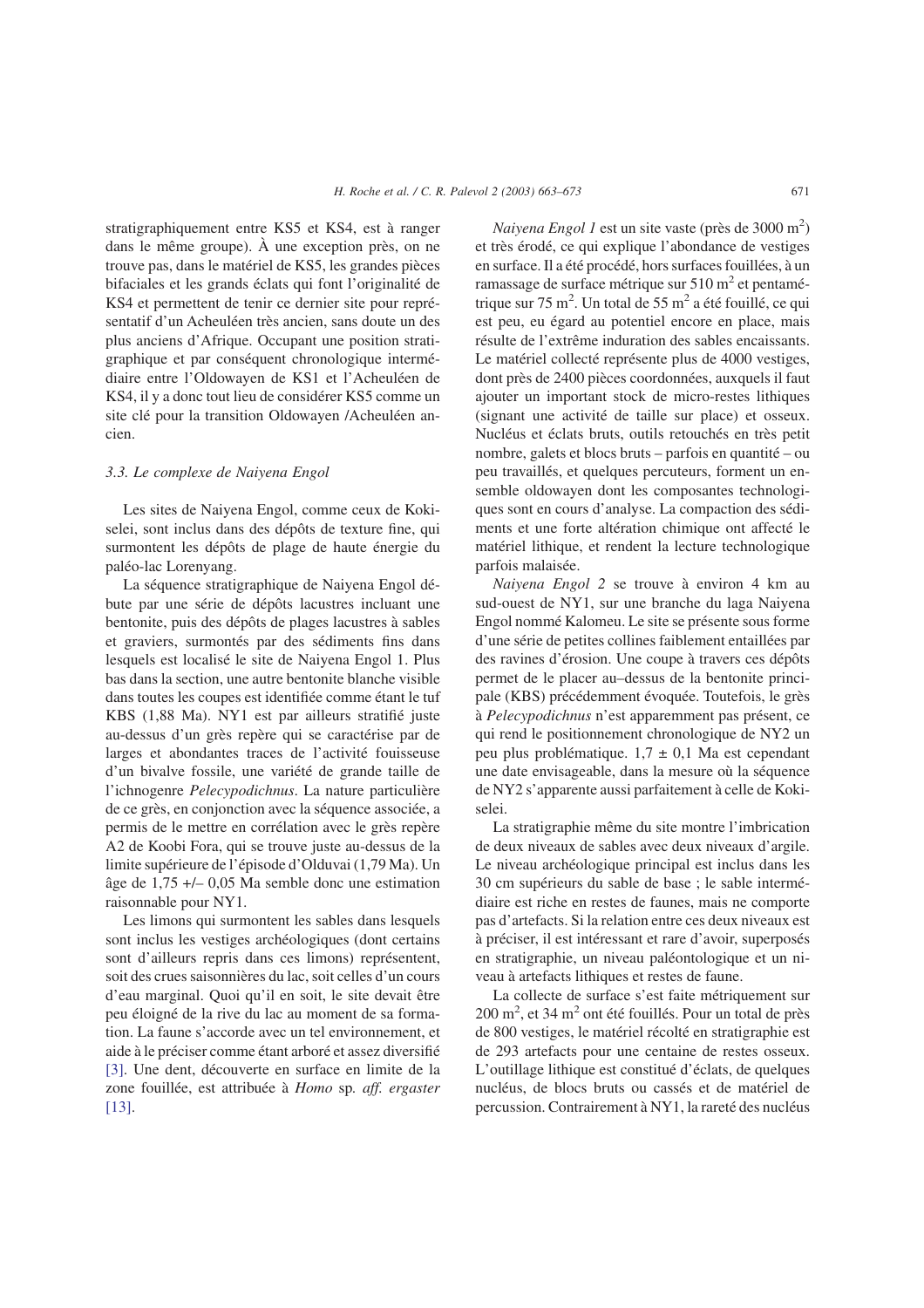et des très petits éclats ne permet pas de considérer cette zone comme un lieu d'activité soutenue de taille de la pierre. Deux nucléus très volumineux tranchent, toutefois, avec le reste du matériel de NY2, et plus encore avec celui de NY1. Si on compare NY2 avec les autres sites oldowayens de la formation, auxquels il s'apparente sans conteste, un rapprochement avec Kokiselei 5 est envisageable.

# *3.4. Matières premières*

L'identification des différentes catégories de roche au sein de chaque site fait ressortir le caractère opportuniste des stratégies d'acquisition des matières premières des hominidés de la formation de Nachukui.

Les roches ont été récoltées en position détritique dans des dépôts alluviaux ou fluviatiles généralement situés à proximité des sites – distance allant de quelques dizaines à quelques centaines de mètres. L'analyse des dépôts qui ont fourni la matière première montre que ceux-ci offrent globalement les mêmes possibilités d'exploitation des ressources minérales en termes de pétrographie pure pour tous les sites, qu'ils soient contemporains ou non. La composition pétrographique de chaque industrie montre par ailleurs la prédominance des laves et en particulier d'une phonolite à grain moyen, matière qui prédomine également au sein des sources de matières premières potentiellement exploitées par les hominidés. En revanche, les différents environnements de dépôts n'offrent pas les mêmes possibilités d'exploitation des ressources minérales en termes morphodimensionnels. Les contraintes techniques qui en découlent pour les différents débitages sont en cours d'étude [\[7\].](#page-10-0)

## **4. Conclusion**

L'objectif de notre travail est, nous l'avons dit, l'étude de l'évolution des comportements techniques et économiques des hominidés plio-pléistocènes, replacés dans un cadre chronostratigraphique et paléoenvironnemental précis. la formation de Nachukui se prête particulièrement à de telles recherches, et ce pour deux raisons majeures : la continuité des dépôts pour la période qui nous intéresse, soit entre 2,5 et 0,7 Ma, et leur exceptionnel potentiel archéologique. Si, contrairement à d'autres parties du bassin (à Koobi Fora par exemple, entre 2,5 et 2,0 Ma), il n'y a pas de hiatus sédimentaire majeur dans la formation de Nachukui, quelques vides archéologiques demeurent malgré tout. La découverte de nouveaux sites au cours de la campagne 2002 va permettre, semble-t-il, de combler en partie ces lacunes. Mais nulle part ailleurs une telle richesse archéologique répartie sur une séquence aussi longue ne s'est jusqu'alors offerte à la recherche. Les sites de Lokalalei permettent d'étudier le Pré-Oldowayen, avec un matériel exemplaire dont les composantes technologiques seront à comparer avec celles des sites de la formation de Hadar [\[12, 20, 21\],](#page-10-0) tandis que la succession des sites de l'Oldowayen « classique » (KS1, KS2, NY1), de l'Oldowayen final (KS5 et peut-être NY2) et de l'Acheuléen ancien (KS4), présente une configuration unique pour analyser la variabilité oldowayenne et la transition Oldowayen/ Acheuléen dans cette partie du rift Est-Africain.

Enfin, pour ne reprendre que le seul exemple de l'uniformité et/ou de la pauvreté technologique prêtées au Pré-Oldowayen (sens chronologique, toujours) et à l'Oldowayen, jusqu'à l'apparition de l'Acheuléen, il semble a contrario que la plupart des sites archéologiques de la formation de Nachukui présentent des caractéristiques qui leur sont propres, et ce, dès les sites les plus anciens. Cela ne tient pas tant à la diversité des produits, qui n'est en effet pas si grande puisque l'on est essentiellement dans des systèmes de débitage d'éclats (jusqu'à présent, quasiment aucun objet de type *chopper* n'a été trouvé), mais – au-delà du déterminisme des matières premières – davantage à celle des savoir-faire et des méthodes mis en œuvre. S'ils influent de manière forte sur la qualité de ces produits, ils signent plus encore le niveau de compétence technique atteint par les différents groupes d'hominidés ayant occupé cette partie du bassin du lac Turkana pendant la fin du Pliocène et le début du Pléistocène. Entre 2,35 et 0,7 Ma, trois espèces, regroupées en deux genres, sont actuellement attestées dans la formation de Nachukui : *Australopithecus aethiopicus, A. boisei*, et *Homo ergaster*. Tenter d'attribuer à l'une ou l'autre de ces espèces la paternité de tel ensemble technoculturel pourrait être l'ultime étape de notre travail.

# **Remerciements**

Nous remercions les *National Museums of Kenya* et l'Office du Président du Kenya, la Sous-direction de la